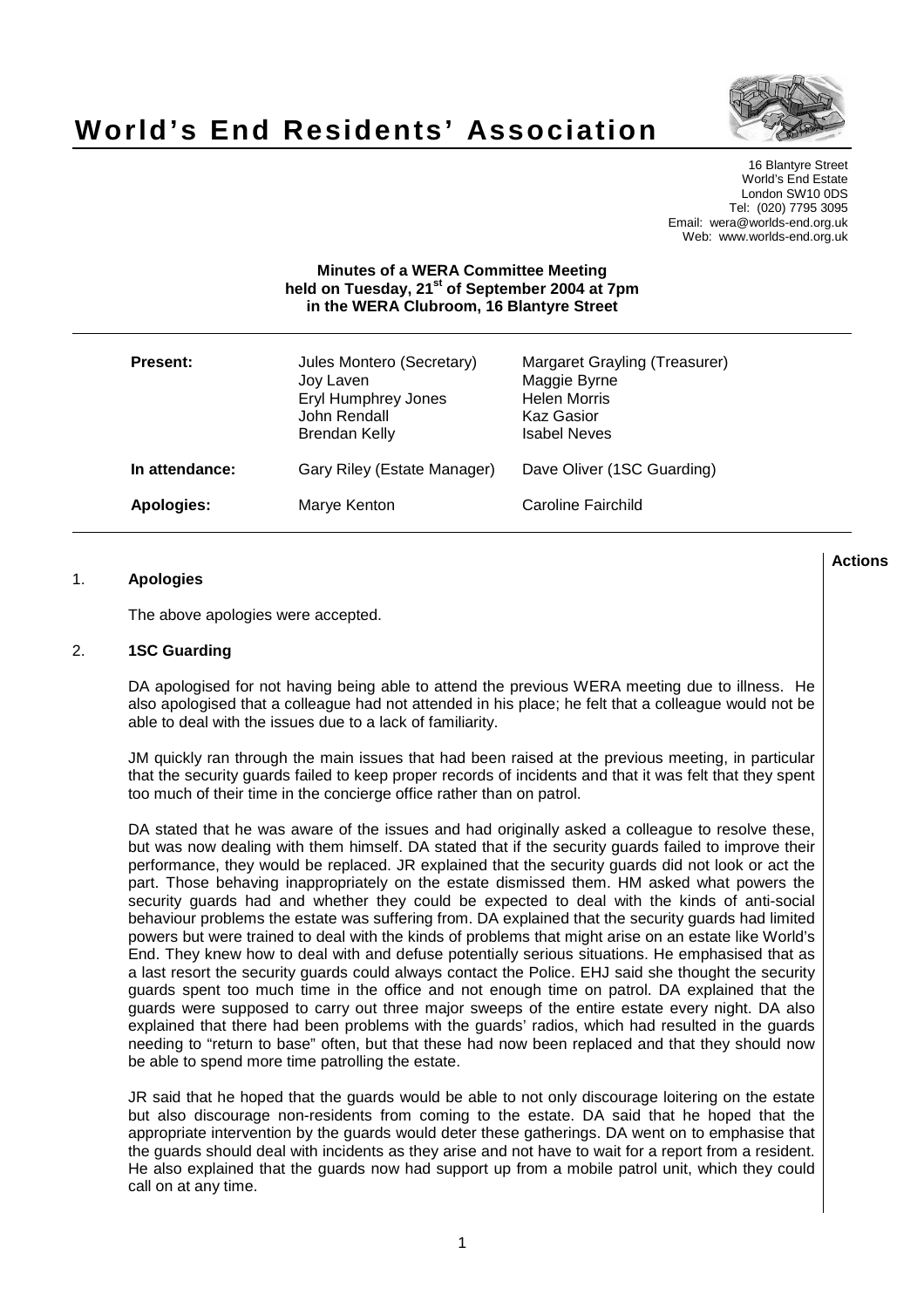DA stressed that he could be contacted at any time should the committee feel that the guards were not performing adequately.

The committee thanked DA for attending. DA then left the meeting.

# 3. **Minutes of Previous Meeting**

The minutes of the previous meeting were accepted as correct.

## 3.1 **Matters Arising**

Item 4 – GR stated that he was still waiting for confirmation with regards the attendance of the newly appointed repair contractor at a WERA meeting. Tuesday 26<sup>th</sup> of October had been put forward as a suitable date. GR said he would come back to WERA regarding the suitability of this date. GR

Item 5 – JM confirmed that RBK&C had been informed of the WERA vote on arbitration. JM also confirmed that the Council had subsequently written to the Chartered Institute of Arbitrators and that the arbitration process now seemed to be getting underway.

# 4. **Recent Correspondence**

#### 4.1 **Letter from KCEL**

JM stated that a letter had been received from KCEL confirming the grant of £25,000 to refurbish the high-level planters / hanging gardens. KCEL now required that a signed statement from the Chair and Secretary be returned to them. JM suggested this wait until after the AGM when a new Chair would be elected.

#### 4.2 **Letter from Floyd White**

JM tabled an email received from Floyd White regarding the proposed replacement of the front doors on all tenanted (Council) properties. GR explained that funding for the works was available from the security works budget. GR also explained that the TMO's investigations had determined that it was cheaper to replace all of the front doors rather than to just repair those in a poor state. Several committee members raised concerns with regards to the design of the new doors and as to whether the new doors would be of a similar quality to the original ones. KG pointed out that the only reason wholesale replacement was now required was due to a failure on the part of the Council/TMO to carry out any form of cyclical maintenance in the past.

#### 4.3 **Letter from Gordon Perry**

JM said Floyd White had recently emailed a copy of a letter Gordon Perry to WERA dated the 26<sup>th</sup> of July. The original letter had never arrived at the WERA clubroom (possibly as a result of being incorrectly addressed). JM read the letter out to the meeting. The letter was about WERA's letter to estate's leaseholders regarding the zoning proposals.

It was agreed that JM would amend WERA's letter to bring it "up to date" and then forward it to Floyd White. The wording of the letter would not be changed. JM

It was also suggested that JM stress that it was the TMO's responsibility, not WERA's, to contact the estate's leaseholders, consult with them on the proposals and address any concerns they might have. The WERA committee was willing to help but not to do all of the work on behalf of the TMO. This was particularly true with regards to those leaseholders that had already raised concerns and/or objections to the proposals which only the Council and TMO could address.

# 5. **Notable Items**

# 5.1 **Communal Heating**

JM said WERA had been asked whether the communal heating should be switched on. It was agreed that the heating should be turned on. GR would arrange that this happen.  $\Box$  GR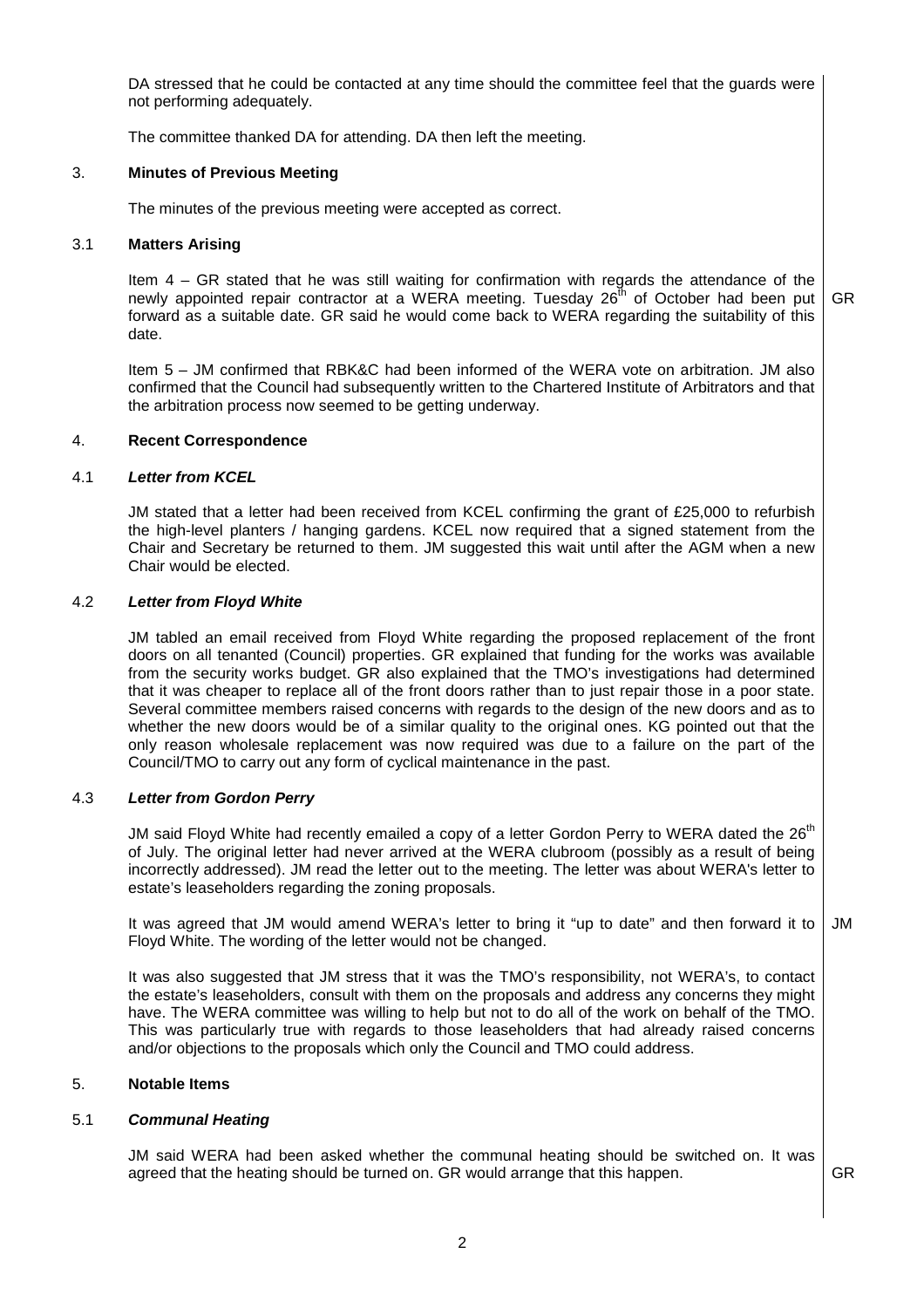## 5.2 **Garden Update**

EHJ stated that the garden behind Blantyre Tower had finally been reinstated. It had appeared that the garden was not going be reinstated as had been previously agreed with Terry Guppy but, after contacting the TMO, the gardens were now being reinstated to the original design as agreed. The work was not yet complete but was well underway. It was noted that a garden bench had gone missing from the garden. JR explained that the fire path alongside the building had been covered with tarmac and that Alasdair Manson was investigating. JR stated that the large gate was to be fitted with a Girda lock to avoid misuse, the smaller pedestrian gate would remain open.

#### 5.3 **Omega House Works**

JM tabled a document sent by GR regarding the conversion of Omega House to flats.

It was noted that WERA had submitted comments to the planning department when the planning application had first been made. The application had since been approved and the upper floors of Omega House were to be converted into fourteen flats.

It was noted that the works would require the temporary closure of Omega Passage. GR explained that some of the schemes being proposed (security works and the piazza redevelopment) involved closing the passage on a permanent basis. Several committee members explained that the committee had previously campaigned to keep the passage open and pointed out that it was a rightof-way. It was noted that WERA had not been consulted on this issue and that the committee would oppose any proposal to close the passage without the consent of residents.

GR suggested that WERA send representatives to a site meeting to be held on the 23 $^{\text{rd}}$  of September at 10am in Edith Yard. This would allow any concerns with the Omega House works and the temporary closure of the passage to be passed on directly to the developer and the Borough Valuer, who would be present. MG and JM said they would attend.

#### 5.4 **Ashburnham Community Centre**

JM tabled a letter from the Ashburnham Community Centre that had been distributed on the estate. The letter explained that the community centre had been chosen as the site for a new school but that the Council had failed to make adequate provision to relocate it. The letter asked for people's support. It was agreed that WERA support the Ashburnham Community Centre and that JM would send a reply from WERA.

#### 5.5 **Circadian Lots Road Power Station Re-development**

JM stated that he would contact the Lots Road Action Group to try and determine what was happening following RBK&C's rejection of the developer's planning application in October 2003.

#### 6. **WERA AGM**

JM asked the meeting to consider nominations for the WERA committee. It was agreed that the Committee's nomination for Chair would be MG, that the committee's nomination for Secretary would be JM and that the committee's nomination for Treasurer would be JR.

It was noted that Jeannine McMillan did not wish to be nominated for re-election. It was also noted that nomination forms for some committee members had not yet been submitted. It was agreed that these committee members would be reminded to submit their nomination forms and the deadline for nominations extended to the following morning to give them enough time to do so. It was noted that no nominations had yet been received other than those from the existing committee.

# 7. **Meetings Attended**

#### 7.1 **West Chelsea Initiative**

MG told the meeting that she had attended the recent meeting of the West Chelsea Initiative. One of the matters that had been discussed at the meeting was security (or lack of it) on the World's End Estate. The proposed security works were discussed, as was the issue regarding the need to vary leases prior to implementing any kind of zoning. One of the suggestions put forward was for massive improvements to the estate's lighting, which, it was felt, would contribute significantly to

JM